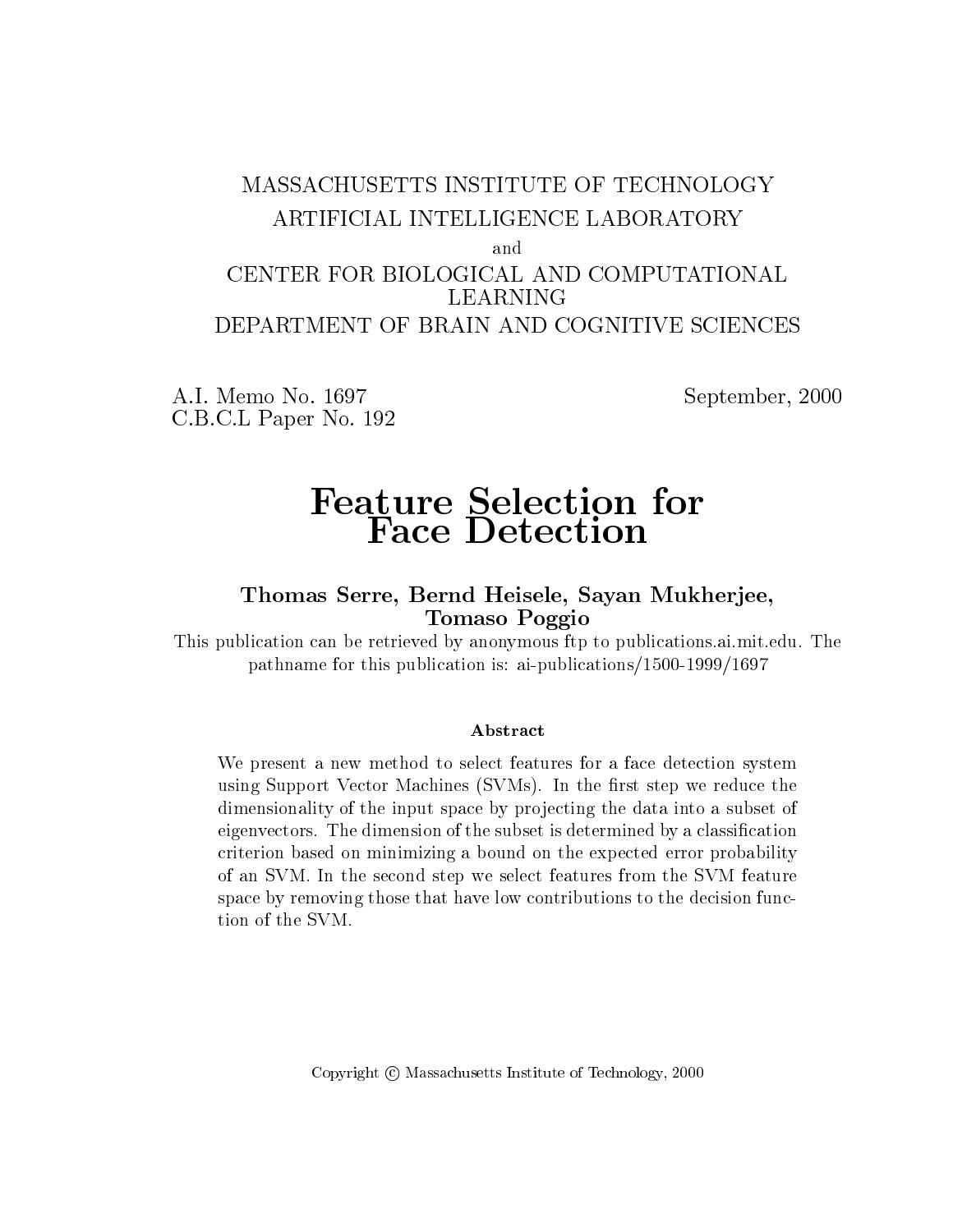This report describes research done within the Center for Biological and Computational Learning in the Department of Brain and Cognitive Sciences and in the Articial Intelligence Laboratory at the Massachusetts Institute of Technology.

This research is sponsored by a grant from Office of Naval Research Contract No. N00014-93-1-3085, Office of Naval Research Contract No. N00014-95-1-0600, National Science Foundation Contract No. IIS-9800032, and National Science Foundation Contract No. DMS-9872936. Additional support is provided by: AT&T, Central Research Institute of Electric Power Industry, Eastman Kodak Company, DaimlerChrysler, Digital Equipment Corporation, Honda R&D Co., Ltd., NEC Fund, Nippon Telegraph & Telephone, and Siemens Corporate Research, Inc.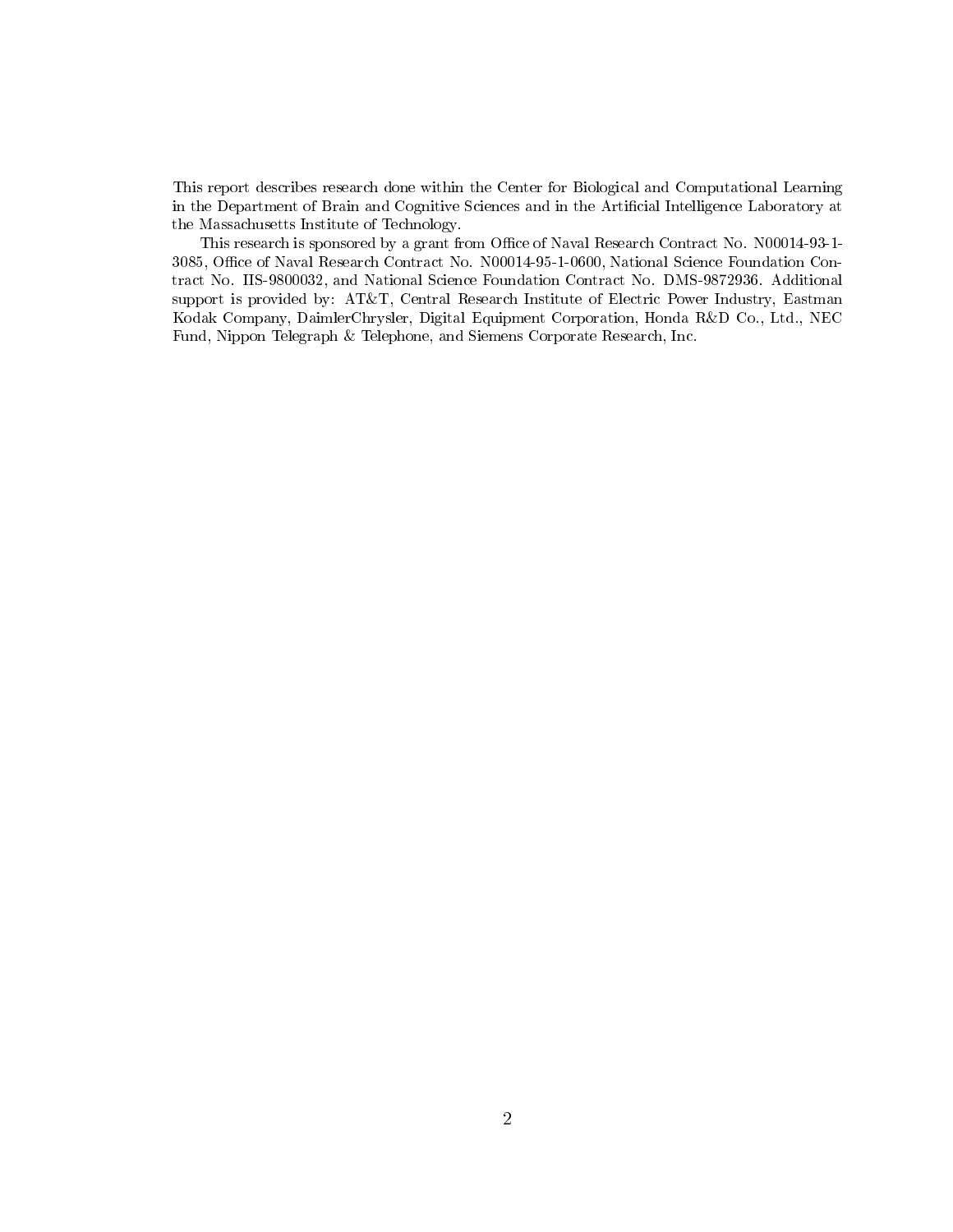### **Introduction**  $\mathbf 1$

The trainable system for detecting frontal and near-frontal views of faces in gray images presented in [Heisele et al. 2000] gave good results in terms of detection rates. The system used gray values of  $19\times19$  images as inputs to a second-degree polynomial kernel SVM. This choice of kernel lead to more than 40,000 features in the feature space". Searching an image for faces at different scales took several minutes on a PC. Many real-world applications require signicantly faster algorithms. One way to speed-up the system is to reduce the number of features.

We present a new method to reduce the dimensions of both input and feature space without decreasing the classification rate. The problem of choosing the subset of input features which minimizes the expected error probability of the SVM is an integer programming problem, known to be NP-complete. To simplify the problem, we first rank the features and then select their number by minimizing a bound on the expected error probability of the classifier.

The outline of the paper is as follows: generating training and test data is described in Chapter 2. In Chapter 3 we give a brief overview of SVM theory. In Chapter 4 we rank features in the input space according to a classification criterion. We then determine the appropriate number of ranked features in Chapter 5. In Chapter 6 we remove features from the feature space that have small contributions to the decision function of the classier. In Chapter 7 we applied feature selection to a real-world application.

### 2 Description of the Input Data

### 2.1 Input features

In this section we describe the pre-processing steps applied to the gray images in order to extract the input features to our classier. To decrease the variations caused by changes of illumination we used three preprocessing steps proposed in [Sung 96]. A mask was first applied to eliminate pixels close to the boundary of the  $19 \times 19$  images, reducing the number of pixels from 361 to 283. To account for cast shadows we subtracted a best-fit intensity plane from the images. Then we performed histogram equalization to remove variations in the image brightness and contrast. Finally the 283 gray values were re-scaled to a range between 0 and 1. We also computed the gray value gradients from the histogram equalized images using  $3\times 3$  x-and y-Sobel Filters. Again the results were re-scaled to be in a range between 0 and 1. These

Th the following, we use  $input\ space$  in the representation space of the image data and the  $t$ *feature space*  $\mathbb{R}^r$  (p  $> n$ ) for the non-linearly transformed input space.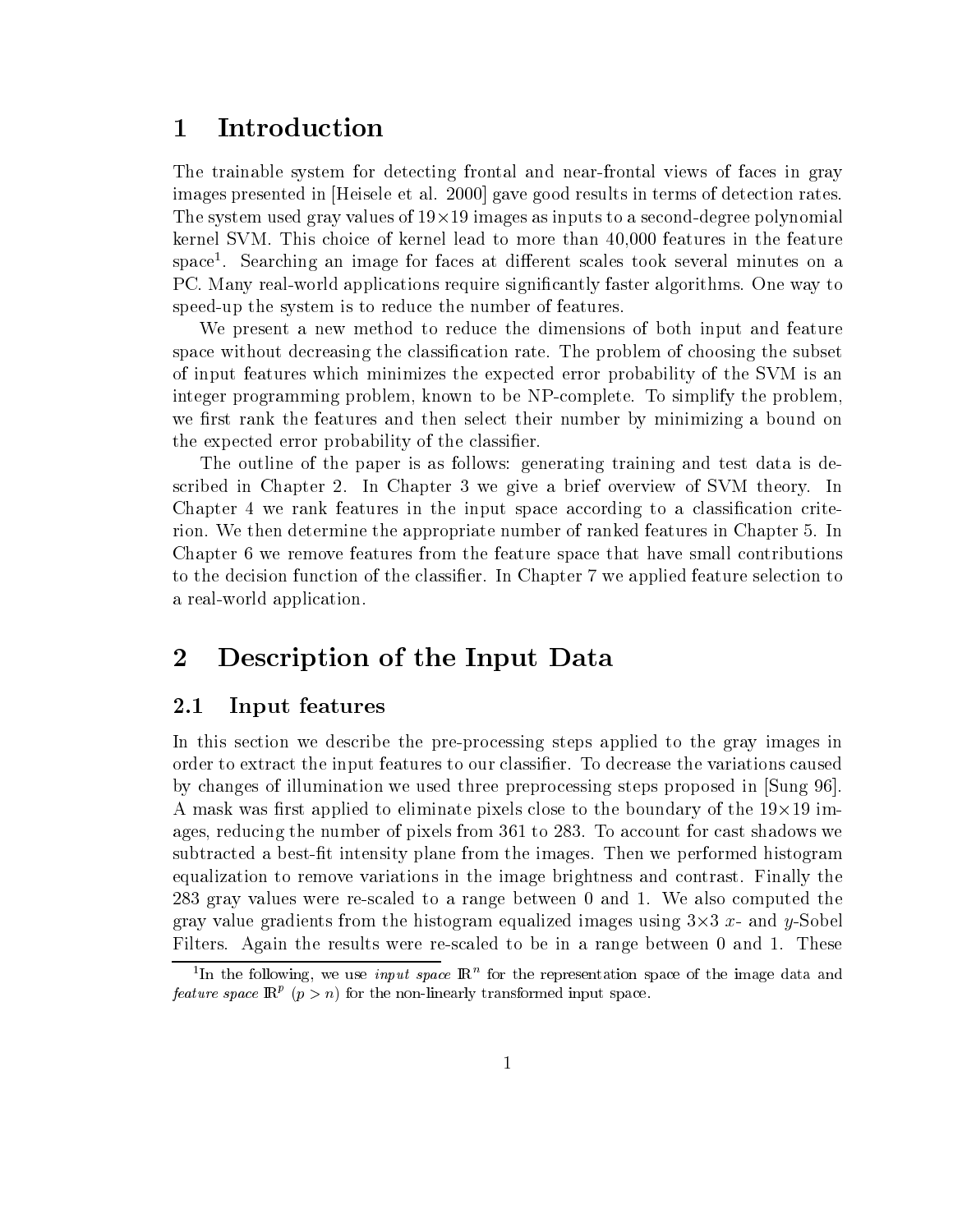gradient features were combined with the gray value features to form a second set of 572 features2 . Additionally we applied Principal Component Analysis (PCA) to the whole training set and projected the data points into the eigenvector space.

To summarize we considered four different sets of input features:

- 283 gray features
- 572 gray/gradient features
- 283 PCA gray features
- $\bullet$  572 PCA gray/gradient features

### 2.2 Training and test sets

In our experiments we used one training and two test sets. The positive training set contained 2,429 19×19 faces. The negative training set contained 4,548 randomly selected non-faces patterns.

In the first part of this paper, we used a small test set in order to perform a large  $\min$  derived the test set was extracted from the CMU test set 11. We extracted that  $\min$ all 479 faces and 23,570 non-face patterns. The non-face patterns were selected by a linear SVM classifier as the non-face patterns most similar to faces. The final evaluation of our system was performed on the entire CMU test set 1, containing 118 images. Processing all images at different scales resulted in about 57,000,000 analyzed 19×19 windows.

### 3 Support Vector Machine

Support Vector Machines [Vapnik 98] perform pattern recognition for two-class problems by finding the decision surface which minimizes the structural risk of the classifier. This is equivalent to determining the separating hyperplane that has maximum distance to the closest points of the training set. These closest points are called  $Sup$  $p$ ort Vectors (SVS). Figure 1 (a) shows a 2-dimensional problem for linearly separable data. The gray area indicates all possible hyperplanes which separate the two classes. The optimal hyperplane in Figure 1 (b) maximizes the distance to the SVs.

 $^{2}$ As reported in Heisele et al. 2000, detection results with gradient alone were worse than those for gray values. That is why we combined gradient and gray features.

<sup>&</sup>lt;sup>3</sup>The test set is a subset of the CMU test set 1 [Rowley et al. 97] which consists of 130 images and 507 faces. We excluded 12 images containing line-drawn faces and non-frontal faces.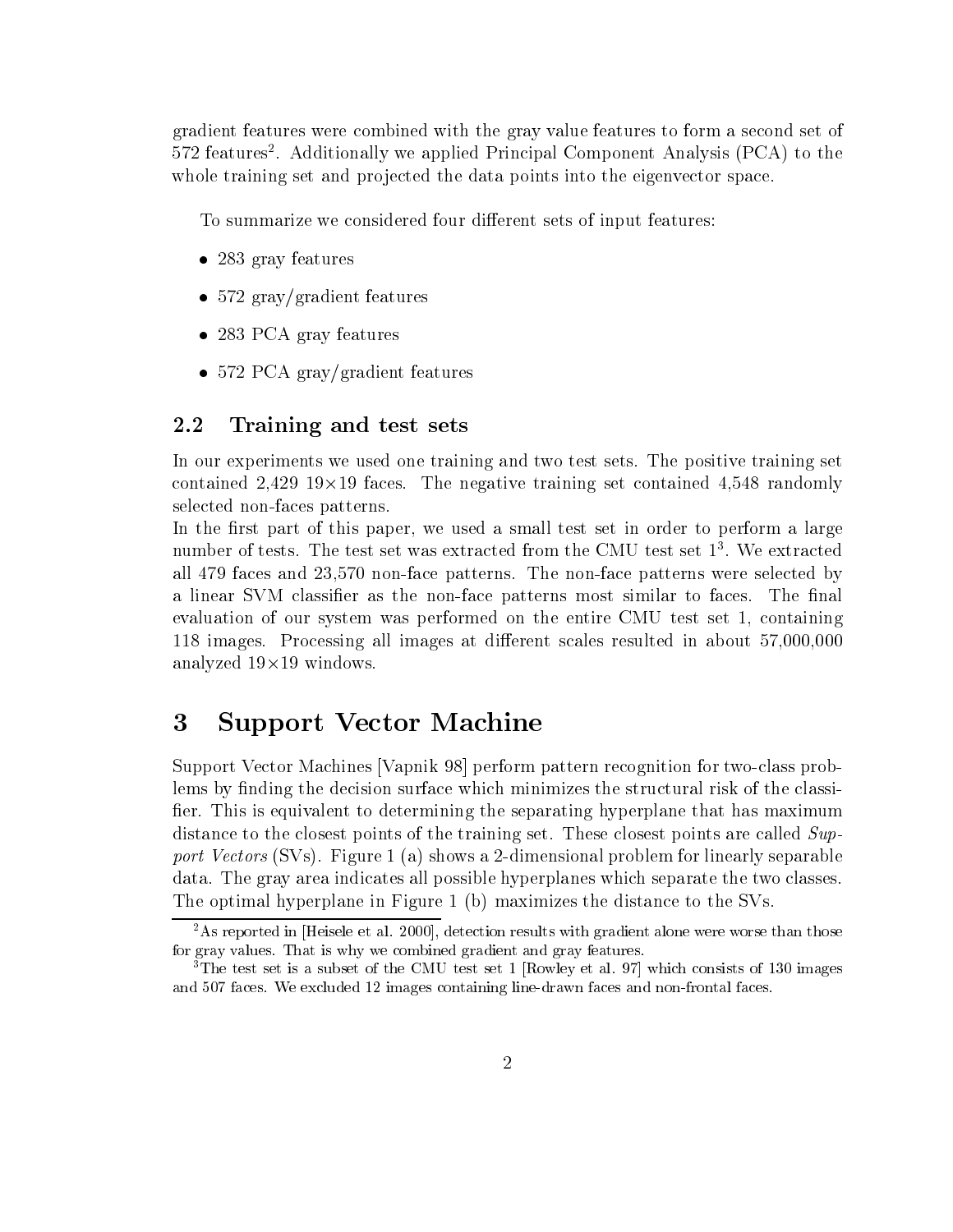

Figure 1: a) The gray area shows all possible hyperplanes which separate the two classes. b) The optimal hyperplane maximizes the distance to the closest points. These points (1, 2 and 3) are called Support Vectors (SVs). The distance <sup>M</sup> between the hyperplane and the SVs is called the margin.

If the data are not linearly separable in the input space: a non-linear transformation  $\Psi(\cdot)$  maps the data points **x** of the *input space*  $\mathbb{R}^n$  into a high dimensional, called *feature space*  $\mathbb{R}^p$  ( $p>n$ ). The mapping  $\Phi(\cdot)$  is represented in the SVM classiner by a kernel function  $K(\cdot, \cdot)$  which defines an inner product in IR $\cdot$  . The decision function of the SVM is thus:

$$
f(\mathbf{x}) = w \cdot \Phi(\mathbf{x}) + b = \sum_{i} \alpha_i^0 y_i K(\mathbf{x}_i, \mathbf{x}) + b
$$
 (1)

where  $y_i$  is the class label  $\{-1, 1\}$  of the training samples. Again the optimal hyperplane is the one with the maximal distance (in feature space  $\mathbb{R}^p$ ) to the closest points  $\Phi(\mathbf{x}_i)$  of the training data. Determining that hyperplane leads to maximizing the following functional with respect to  $\alpha$ :

$$
W(\alpha) = \sum_{i=1}^{\ell} \alpha_i - \frac{1}{2} \sum_{i,j=1}^{\ell} \alpha_i \alpha_j y_i y_j K(\mathbf{x_i}, \mathbf{x_j})
$$
(2)

under constraints  $\sum_{i=1}^{l} \alpha_i y_i = 0$  and  $C \ge \alpha_i \ge 0, i = 1, ..., l$ . The solution of this maximization problem is denoted  $\alpha^* = (\alpha_1^*, ..., \alpha_k^*, ..., \alpha_l^*)$ .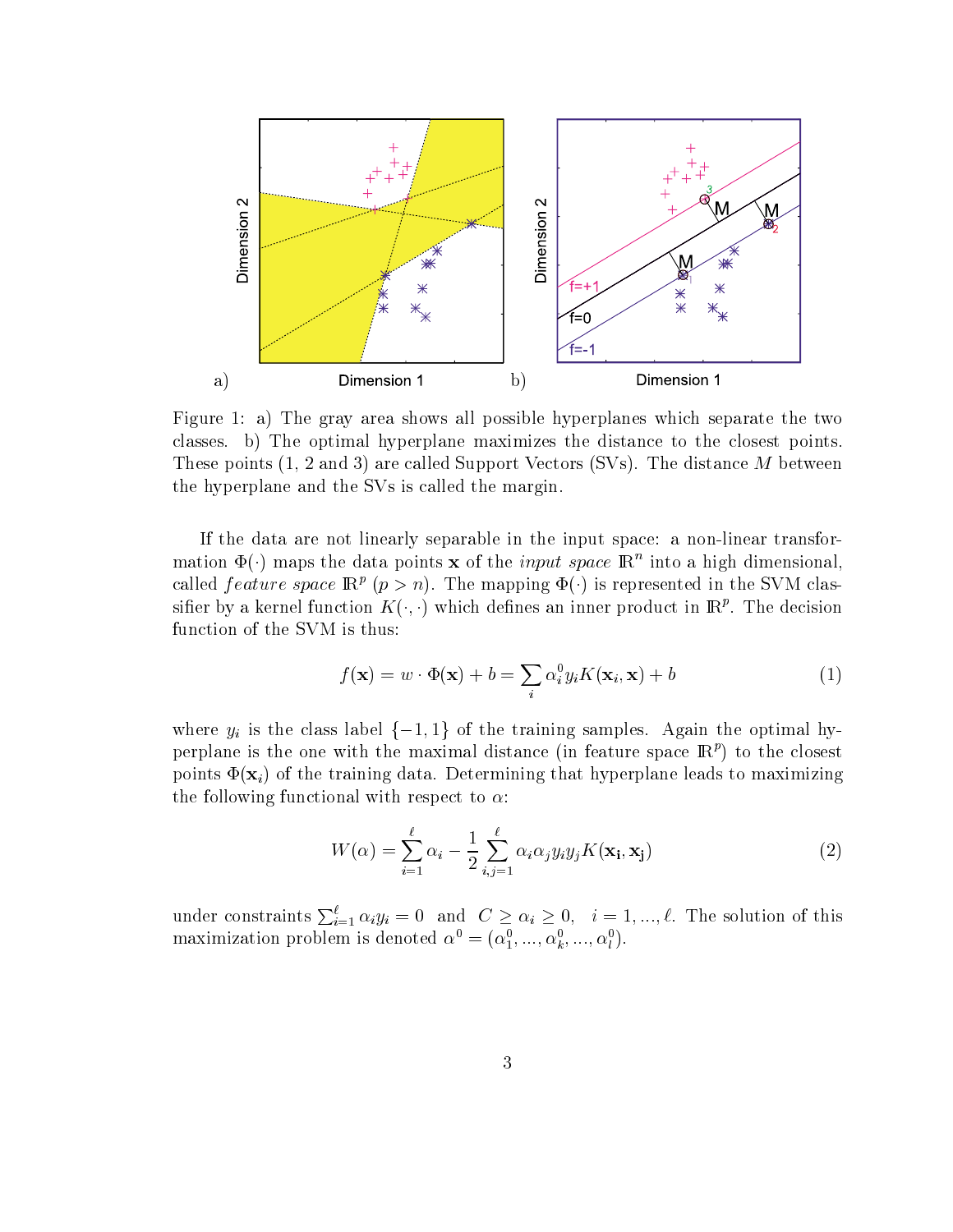An upper bound on the expected error probability  $EP_{err}$  of an SVM classifier is given by:

$$
EP_{err} \leq \frac{1}{\ell} E\left(R^2 W(\alpha^0)\right) \tag{3}
$$

where R is the radius of the smallest sphere including all points  $\Phi(\mathbf{x}_1), ..., \Phi(\mathbf{x}_\ell)$  of the training vectors  $x_1, ..., x_\ell$ . In the following, we will use this bound of the expectation of the leave-one-out-error to rank and select features.

### 4 Ranking Features in the Input Space

### 4.1 Description of the method

In Weston et al. 2000 a gradient descent method is proposed to rank the input features by minimizing the bound of the expectation of the leave-one-out error of the classifier. We implemented an earlier approximation of this approach. The main idea is to re-scale the n-dimensional input space by a  $n \times n$  diagonal matrix  $\sigma$  such that the margin  $M$  in Equation  $(3)$  is maximized. However, one can trivially increase the margin by simply multiplying all input vectors by a scalar. For this reason the following constraint is added  $||\sigma||_F = N$ , where N is some constant. This constraint approximately enforces the norm of radius  $R$  around the data to be constant while maximizing the margin. The new mapping function can be written as  $\Phi_{\sigma}(\mathbf{x}) =$  $\Phi(\sigma \cdot \mathbf{x})$  and the kernel function is  $K_{\sigma}(\mathbf{x}, \mathbf{y}) = K(\sigma \cdot \mathbf{x}, \sigma \cdot \mathbf{y}) = (\Phi_{\sigma}(\mathbf{x}) \cdot \Phi_{\sigma}(\mathbf{x}))$ . The decision function given in Equation (1) becomes:

$$
f(\mathbf{x}, \sigma) = w \cdot \Phi_{\sigma}(\mathbf{x}) + b = \sum_{i} \alpha_{i}^{0} y_{i} K_{\sigma}(\mathbf{x}_{i}, \mathbf{x}) + b
$$
\n(4)

The maximization problem of Equation (2) is now given by:

$$
W(\alpha, \sigma) = \sum_{i=1}^{\ell} \alpha_i - \frac{1}{2} \sum_{i,j=1}^{\ell} \alpha_i \alpha_j y_i y_j K_{\sigma}(\mathbf{x_i}, \mathbf{x_j})
$$
(5)

subject to  $\sum_{i=1}^{\ell} \alpha_i y_i = 0, C \ge \alpha_i \ge 0, ||\sigma||_F = N$ , and  $\sigma_i \ge 0$ . To solve this problem we stepped along the gradient of Equation (5) with respect to  $\sigma$  and  $\alpha$  until we reached a local maximum. One iteration consisted of two steps: first we held  $\sigma$  constant and trained the SVM to calculate the solution  $\alpha^0$  of the maximization problem given in Equation (2). In a second step, we kept  $\alpha$  constant and performed the gradient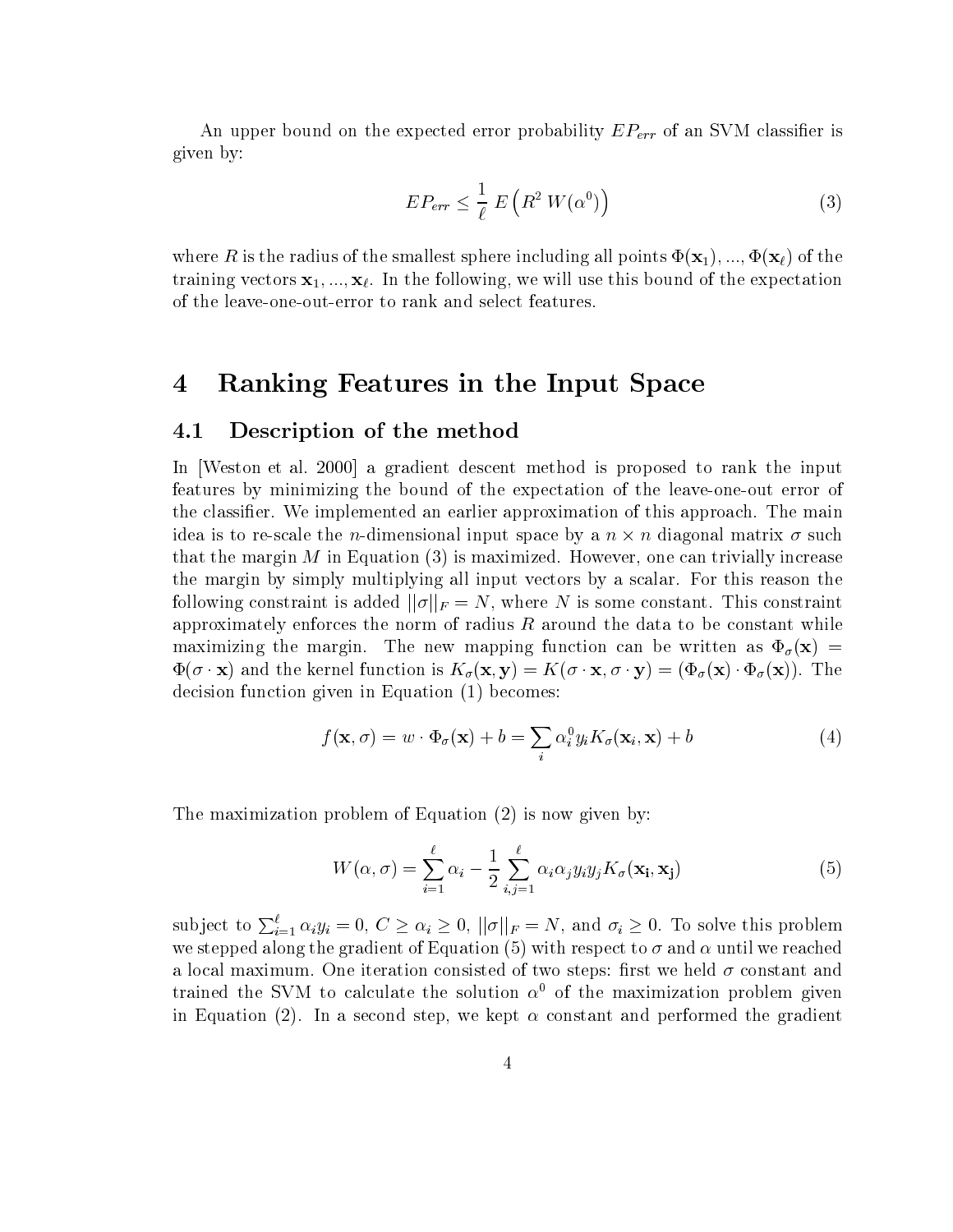descent on  $-W$  with respect to  $\sigma$  subject to the constraint on the norm of  $\sigma$  which is an approximation to minimizing the bound on  $EP_{err}$  according to Equation (3) for a fixed  $R$ . In our experiments we performed one iteration and then ranked the features by decreasing elements  $\sigma_i$  of  $\sigma$ .

#### 4.2 Experiments on different input spaces

We first evaluated the ranking methods on the gray and PCA gray features. The tests were performed on the small test set for 60, 80 and 100 ranked features with a seconddegree polynomial SVM. In Figure 2 we show the 100 best gray features, bright gray values indicate high ranking. The Receiver Operator Characteristic (ROC) curves of



Figure 2: a) First 100 gray features according to ranking by gradient descent. Bright intensities indicate high ranking. b) Reference 19  $\times$  19 face.

second-degree polynomial SVMs are shown in Figure 3. For 100 features there is no difference between gray and PCA gray features. However the PCA gray features gave clearly better results for 60 and 80 selected features. For this reason we focused in the following experiments on PCA features only. An interesting observation was that the ranking of the PCA features obtained by the above described gradient descent method was similar to the ranking by decreasing eigenvalues.

To compare PCA gray/gradients with PCA gray features, we performed tests with 50 features on the entire CMU test set 1. Surprisingly, the results for gray values alone were better than those for the combination of gray and gradient values. A possible explanation could be that the gradient value features are noisier than the gray ones.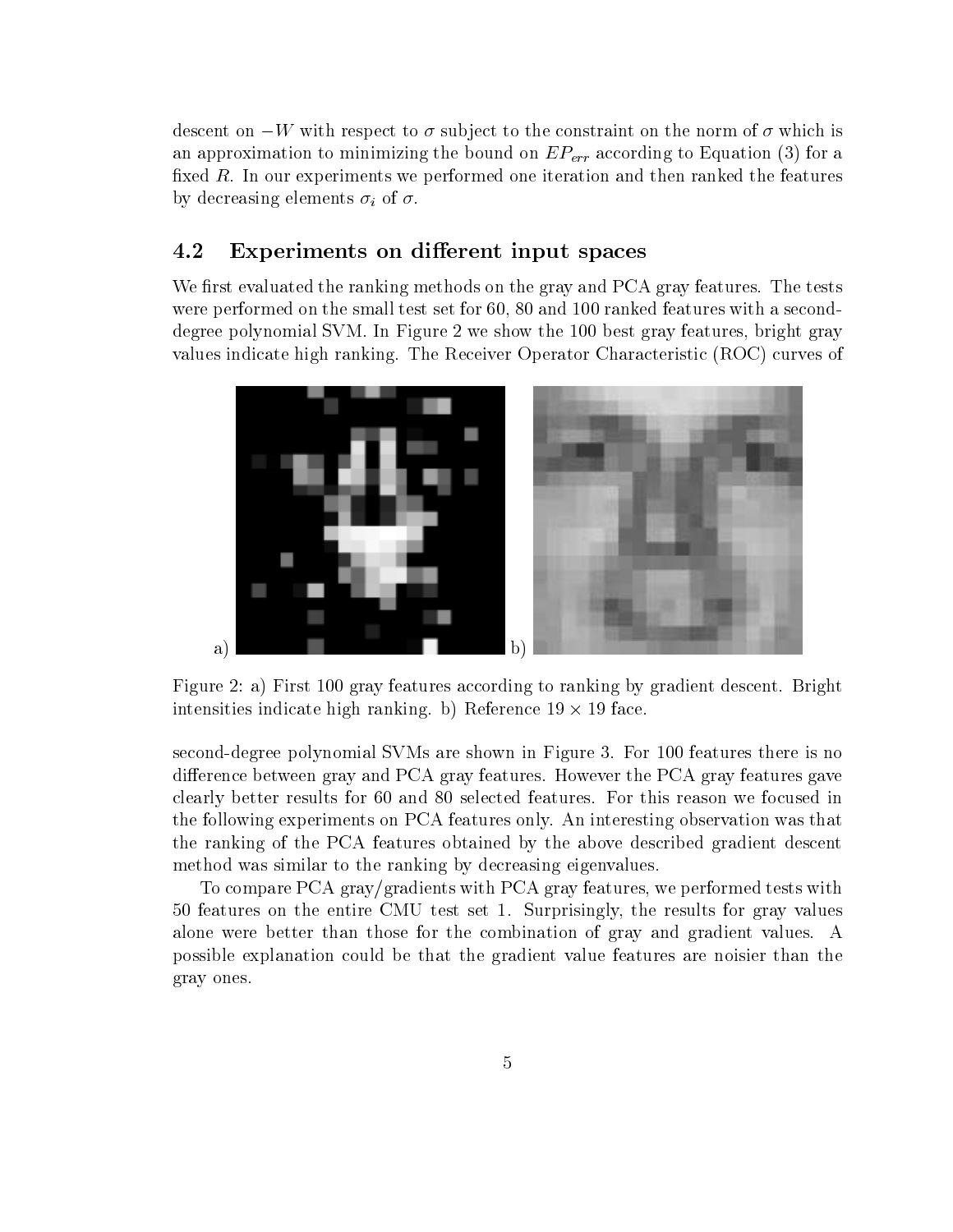

Figure 3: Comparison of the two input spaces for a) 60 features b) 80 features and c) 100 features.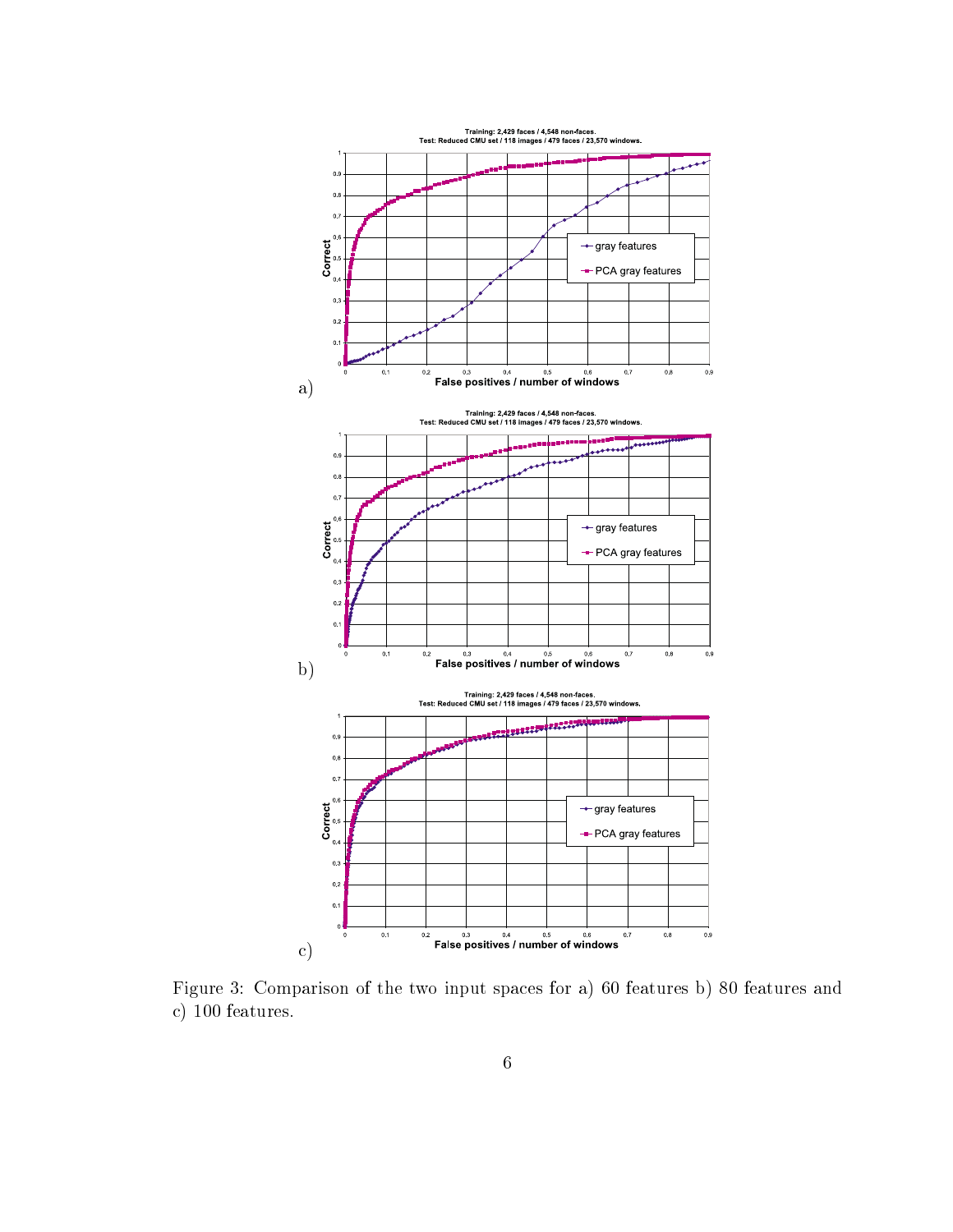

Figure 4: Comparison of the ROC curves for PCA gray features and PCA gray / gradient features.

## 5 Selecting Features in the Input Space

### 5.1 Description of the method

In Chapter 4 we ranked the features according to their scaling factors  $\sigma_i$ . Now the problem is to determine a subset of the ranked features  $(x_1, x_2, ..., x_n) \in \mathbb{R}^n$ . This problem can be formulated as finding the optimal subset of ranked features  $(x_1, x_2, ..., x_{n^*})$  among the *n* possible subsets where  $n^* < n$  is the number of selected features. As a measure of the classification performance of an SVM for a given subset of ranked features we used again the bound on the expected error probability.

$$
EP_{err} \leq \frac{1}{\ell} E\left(R^2 W(\alpha^0)\right) \tag{6}
$$

To simplify the computation of our algorithm and to avoid solving a quadratic optimization problem in order to compute the radius R, we approximated  $R^2$  by 2p where  $p$  is the dimension of the feature space  $\mathbb{H}^r$ . For a second-degree polynomial

 $\cdot$  We previously normalized all the data in IR  $\,$  to be in a range between 0 and 1. As a result the  $\,$ points lay within a *p*-dimensional cube of length  $\sqrt{2}$  in  $\mathbb{R}^p$  and the smallest sphere including all the data points is upper bound by  $\sqrt{2p}$ .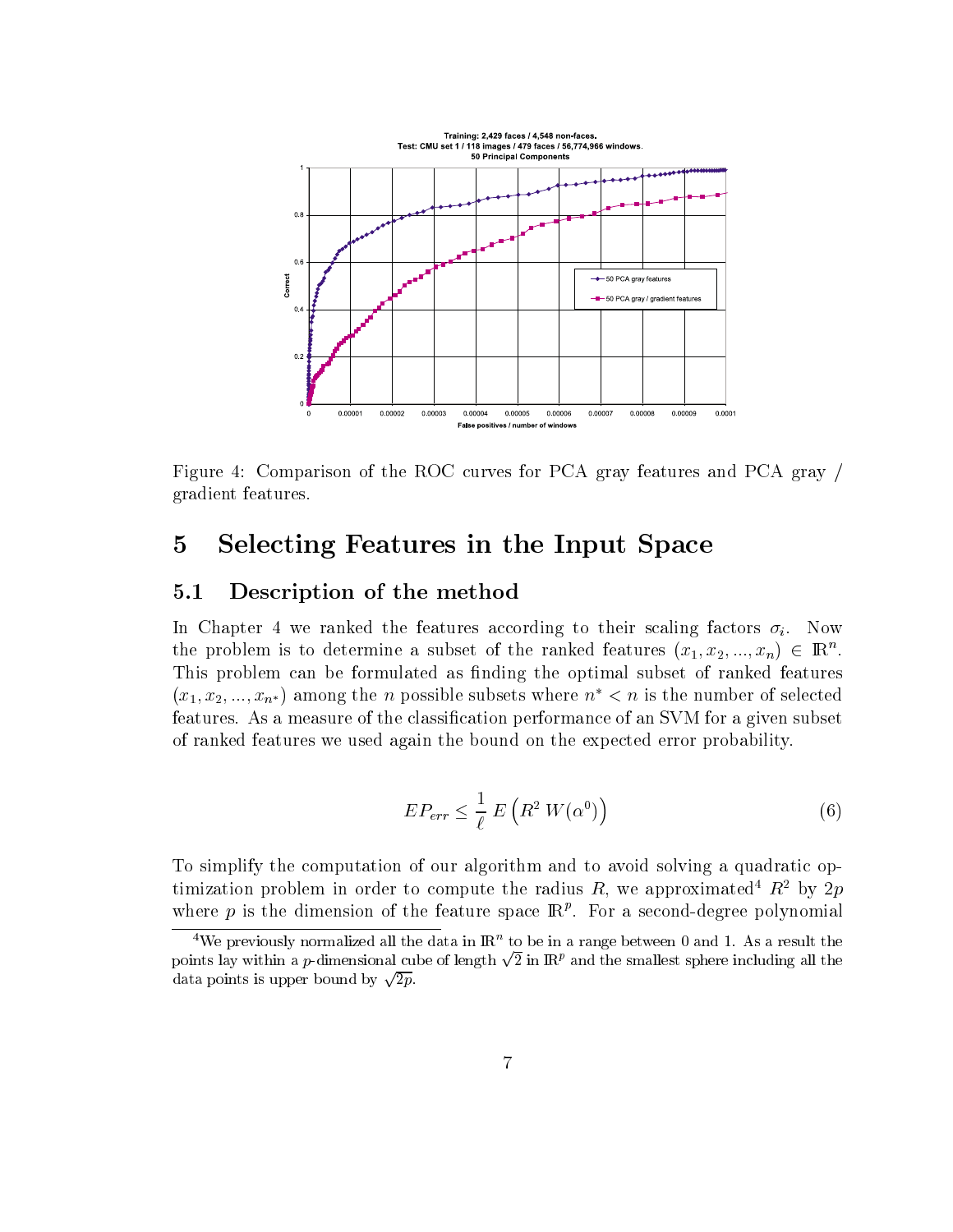kernel of type  $(1 + x \cdot y)^2$  we get:

$$
EP_{err} \leq \frac{1}{\ell} 2p E\left(W(\alpha^0)\right) \leq \frac{1}{\ell} n^*(n^*+3) E\left(W(\alpha^0)\right) \tag{7}
$$

where  $n$  is the number of selected features. The bound of the expectation of the  $\overline{ }$ leave-one-out error is shown in Figure 5. We had no training error for more than 22 selected features. The margin continuously increases with increasing numbers of features. The bound on the expected error shows a plateau between 30 to 60 features, then it significantly increases.



Figure 5: Bound on the expected error number of selected features<sup>6</sup>.

### 5.2 Experiments

To evaluate our method, we tested the system on the large CMU test set 1 consisting of 479 faces and about  $57,000,000$  non-face patterns. In Figure 6, we compare the ROC curves obtained for different numbers of selected features. The results show that using more than 60 features did not improve the performance of the system.

TAS we used a second-degree polynomial SVM the dimension of the feature space  $p = n/(n+\delta)/2.$ <sup>6</sup>Note that we did not normalize the by the number of training samples  $l$ .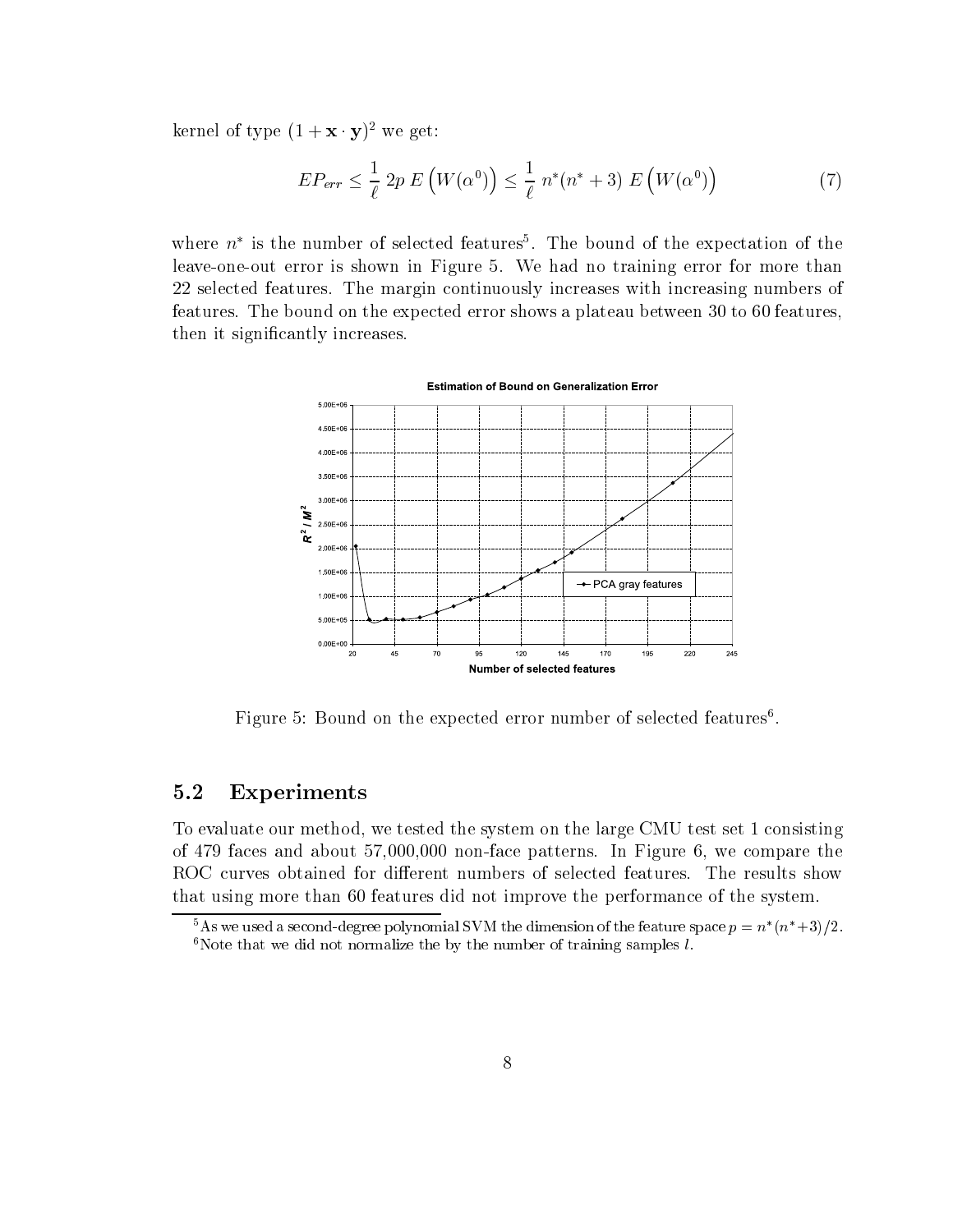

Figure 6: ROC curves for different number of features.

### 6 Feature Reduction in the Feature Space

In the previous Chapter we described how to reduce the number of features in the input space. Now we consider the problem of reducing the number of features from the feature space. We used the method proposed in [Heisele et al. 2000] based on the contribution of the features to the decision function  $f(\mathbf{x})$  of the SVM.

$$
f(\mathbf{x}) = \mathbf{w} \cdot \Phi(\mathbf{x}) + b = \sum_{i} \alpha_i^0 y_i K(\mathbf{x}_i, \mathbf{x}) + b
$$
 (8)

where  $\mathbf{w} = (w_1, ..., w_p)$ . For a second-degree polynomial kernel with  $K(\mathbf{x}, \mathbf{y}) =$  $(1 + x \cdot y)^2$ , the feature space  $\mathbb{R}^p$  with dimension  $p = \frac{1}{2}$  is given by :

 $\mathbf{x}^* = (\sqrt{2}x_1, \sqrt{2}x_2, ..., \sqrt{2}x_n, x_1^2, x_2^2, ..., x_n^2, \sqrt{2}x_1x_2, \sqrt{2}x_1x_3, ..., \sqrt{2}x_{n-1}x_n).$ The contribution of a feature  $x_k^*$  to the decision function in Equation (8) depends on

 $w_k$ . A straightforward way to order the features is by decreasing  $|w_k|$ . Alternatively, one can weight  $w$  by the Support Vectors to account for different distributions of the features in the training data. The features were ordered by decreasing  $|w_k\sum_i y_ix_{i,k}^*|$ , where  $x_{i,k}$  denotes the  $\kappa$ -th component of Support Vector  $\imath$  in feature space IRf . For the two methods we first trained an SVM with a second-degree polynomial kernel with an input space of 60 features which corresponds to 1891 features in the feature space. We then calculated  $\sum_i |f(\mathbf{x_i}) - f_S(\mathbf{x_i})|$  for all Support Vectors, where  $f_S(\mathbf{x})$ is the decision function using the  $S$  first features according to their ranking. The results in Figure 7 show that ranking by the weighted features of <sup>w</sup> lead to faster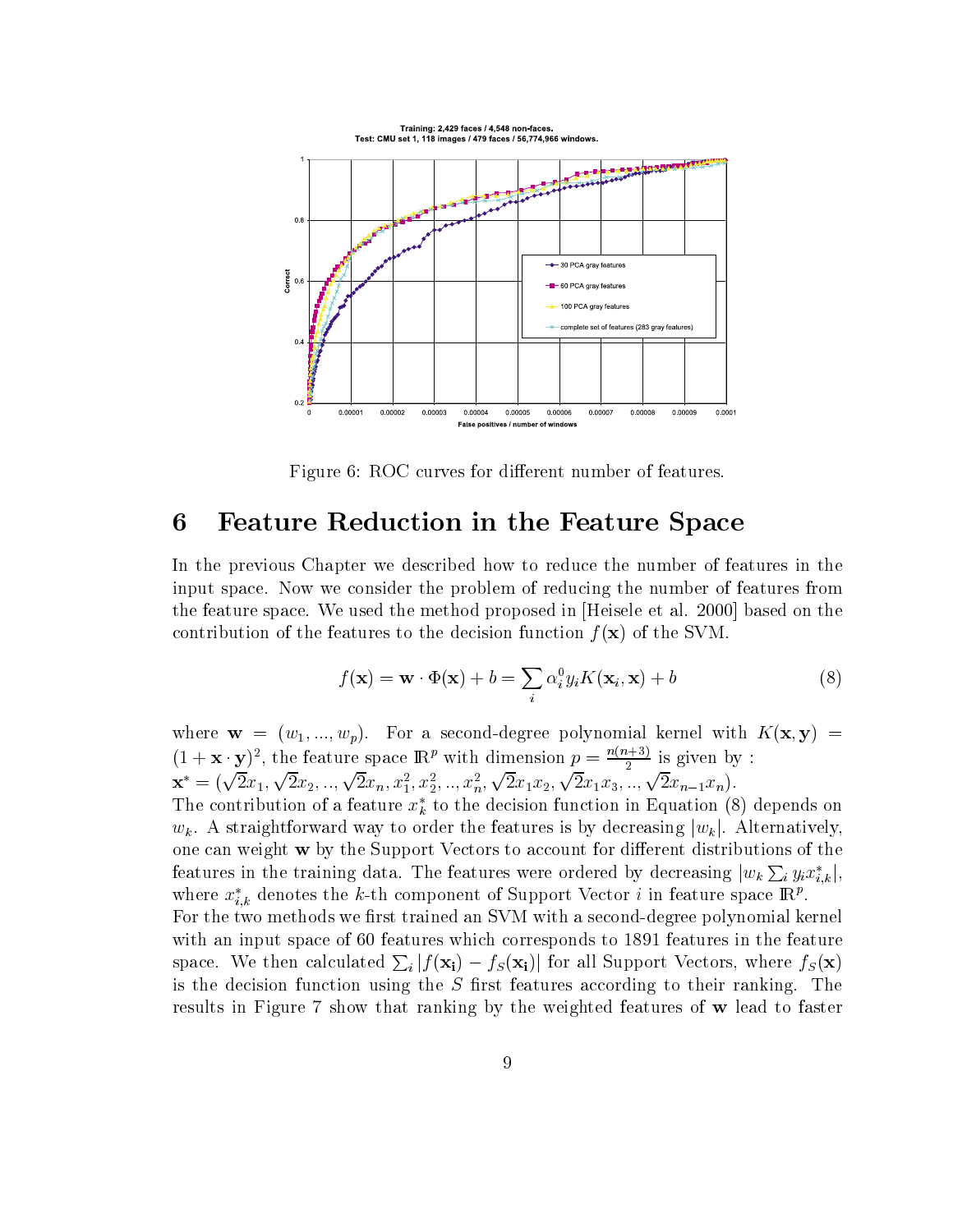convergence of the error.



Figure 7: Classifying Support Vectors with a reduced number of features. The x-axis shows the number of features, the y-axis is the mean absolute difference between the output of the SVM using all features and the same SVM using the  $S$  first features only. The features were ranked according to the features and the weighted features of the normal vector of the separating hyperplane.

Figure 8 shows the ROC curves for 500 and 1000 features. As a reference we added the ROC curve for a second-degree SVM trained on the original 283 gray features. This corresponds to a feature space of dimensionality  $\frac{1}{2}$  = 40,469. By combining both methods of feature reduction we could reduce the dimensionality by a factor of about 40 without loss in classication performance.

### 7 Application

#### $7.1$ Architecture of the system

We applied feature selection to a real-world application where the goal was to determine the orientation (right side up or up side down) of face images in real-time. To solve this problem we applied frontal face detection to the original and the rotated images (180 $^{\circ}$ ). The images in which at least one face was detected with high confidence were considered to be right side up.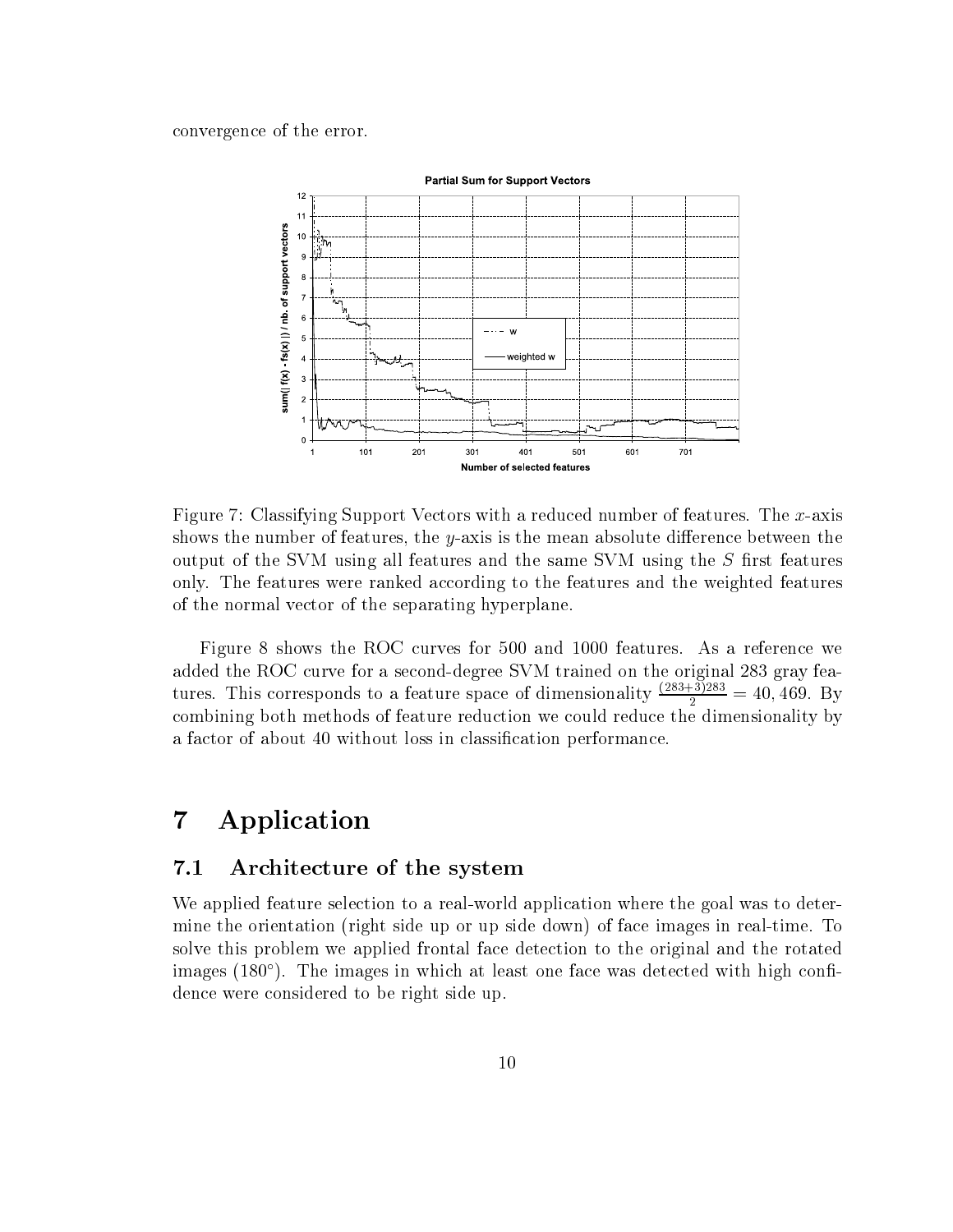

Figure 8: ROC curves for different dimension of the feature space.

We used a subset of the Kodak Database consisting of 283 images of size  $512 \times$ 768. The resolution of the faces varied approximately between 20  $\times$  20 and 200  $\times$ 200. The average number of faces per image was 2. Even after applying the two feature selection methods described in this paper, the computational complexity of a polynomial second-degree SVM classifier was still too high for a real-time system. That is why we implemented a two-layer system where the first layer consists of a fast linear SVM that removes large parts of the background. The second layer consists of a more accurate polynomial SVM performs the final face detection. Our system is illustrated in Figure 9.  $(B)$  and  $(C)$  show the responses of the linear classifier for the original and the rotated images. Bright values indicate the presence of faces. Thresholding these images leads to binary images (A) and (D) where the locations of potential faces are drawn in black. At these locations we search for faces using the polynomial second-degree SVM of the second layer.

### 7.2 Experiments

In the first experiment we applied a second-degree SVM classifier trained on 60 PCA features to the Kodak database. All 283 images were right side up. The results are shown in Figure 10 and compared to the ROC curve for the CMU test set. The fact that the ROC curve for the Kodak database is worse than the ROC curve for the CMU test set 1 can be explained by the large number of rotated faces, faces of babies, and children with masked faces (see Figure 11).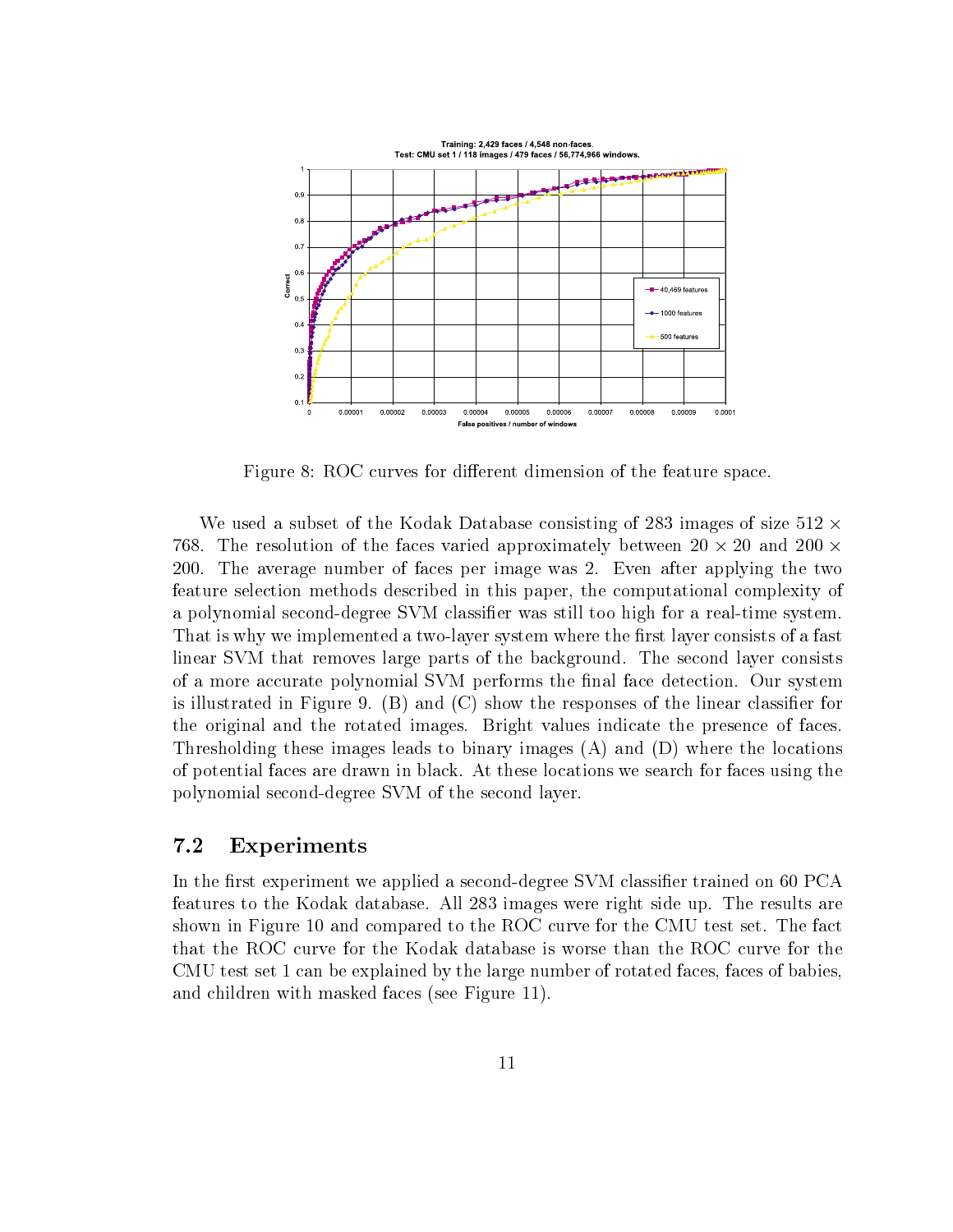

Figure 9: Architecture of the real-time system determining the orientation of a face.



Figure 10: ROC curve for the Kodak database.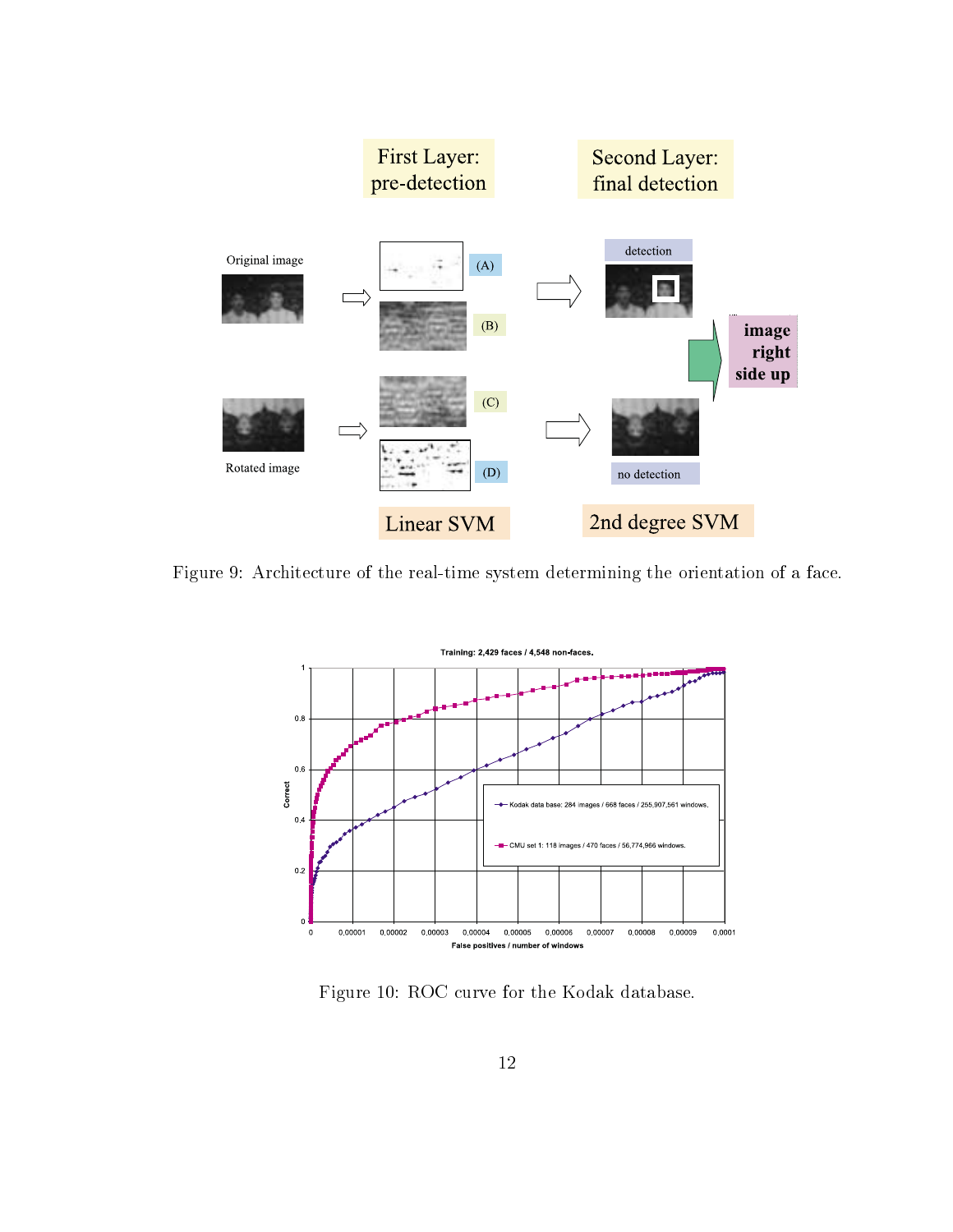

Figure 11: Images from the Kodak database.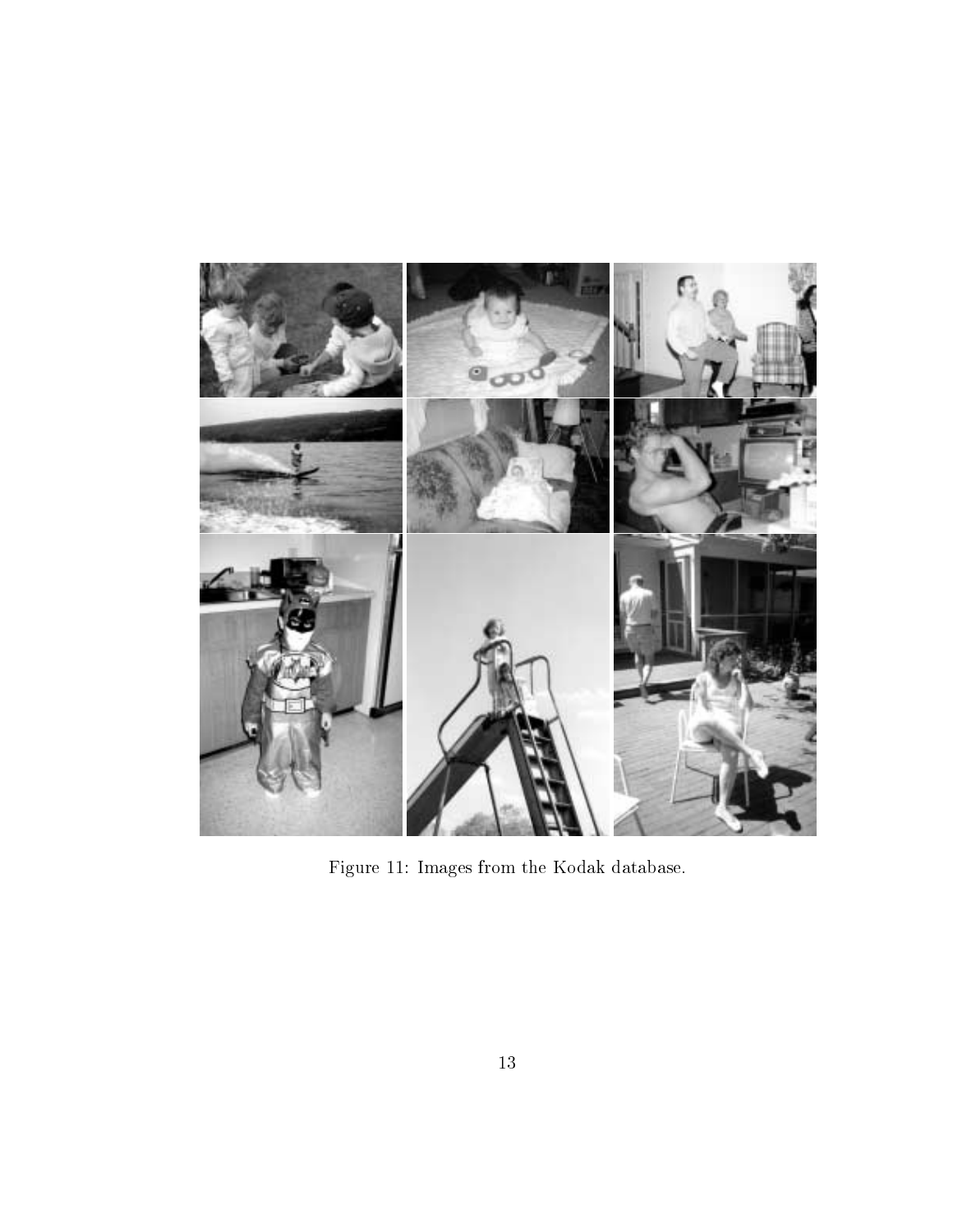In a second experiment we considered the two-layer system. We chose the threshold for the linear SVM from previous results on the CMU test set. For this threshold we classied correctly 99.8% of faces and 99.9% of non-face patterns.

In the worst case, the average number of multiplications for the whole system is about 300 per pixel and per scale <sup>7</sup> . Searching for a face directly with a second-degree polynomial SVM using gray values would have lead to 81; 000 operations. As a result, we sped up the system by a factor of 270.

### 8 Conclusion

We presented a method to select features for a face detection system using Support Vector Machines (SVMs). By ranking and then selecting PCA gray features according to a SVM classification criterion we could remove about  $80\%$  of the input features. In a second step we further reduced the dimensionality by removing features with low contributions to the decision function of the SVM. Overall we kept less than 2% of the original features without loss in classication performance. We demonstrated the efficiency of our method by developing a real-time system that is able to determine the orientation of faces.

### References

- [Heisele et al. 2000] B. Heisele, T. Poggio, M. Pontil. Face Detection in Stil<sup>l</sup> gray Images. A.I. memo 1687, Center for Biological and Computational Learning, MIT, Cambridge, MA, 2000.
- [Rowley et al. 97] H. A. Rowley, S. Baluja, T. Kanade. Rotation Invariant Neural Network-Based Face Detection. Computer Scienct Technical Report CMU-CS-97- 201, CMU, Pittsburgh, 1997.
- [Sung 96] K.-K. Sung. Learning and Example Selection for Object and Pattern Recognition. Ph.D. thesis, MIT, Artificial Intelligence Laboratory and Center for Biological and Computational Learning, Cambridge, MA, 1996.

<sup>[</sup>Vapnik 98] V. Vapnik. Statistical learning theory. New York: John Wiley and Sons, 1998.

<sup>&</sup>lt;sup>7</sup>The number of operations for the first level is equal to 283 (dimension of the space). For the second level we assume that the percentage of pixels that pass the first level is equal to 0.001. For pro jecting the data into the eigenvector space we have to perform 60 - 283 multiplications. Finally we have to project the input features into the feature space and calculate the dot product of the 1000 selected features with the normal vector of the separating hyperplane. Overall this results in  $0.001 \cdot (60 \cdot 283 + 2 \cdot 1000) = 19$  multiplications per shifted window.